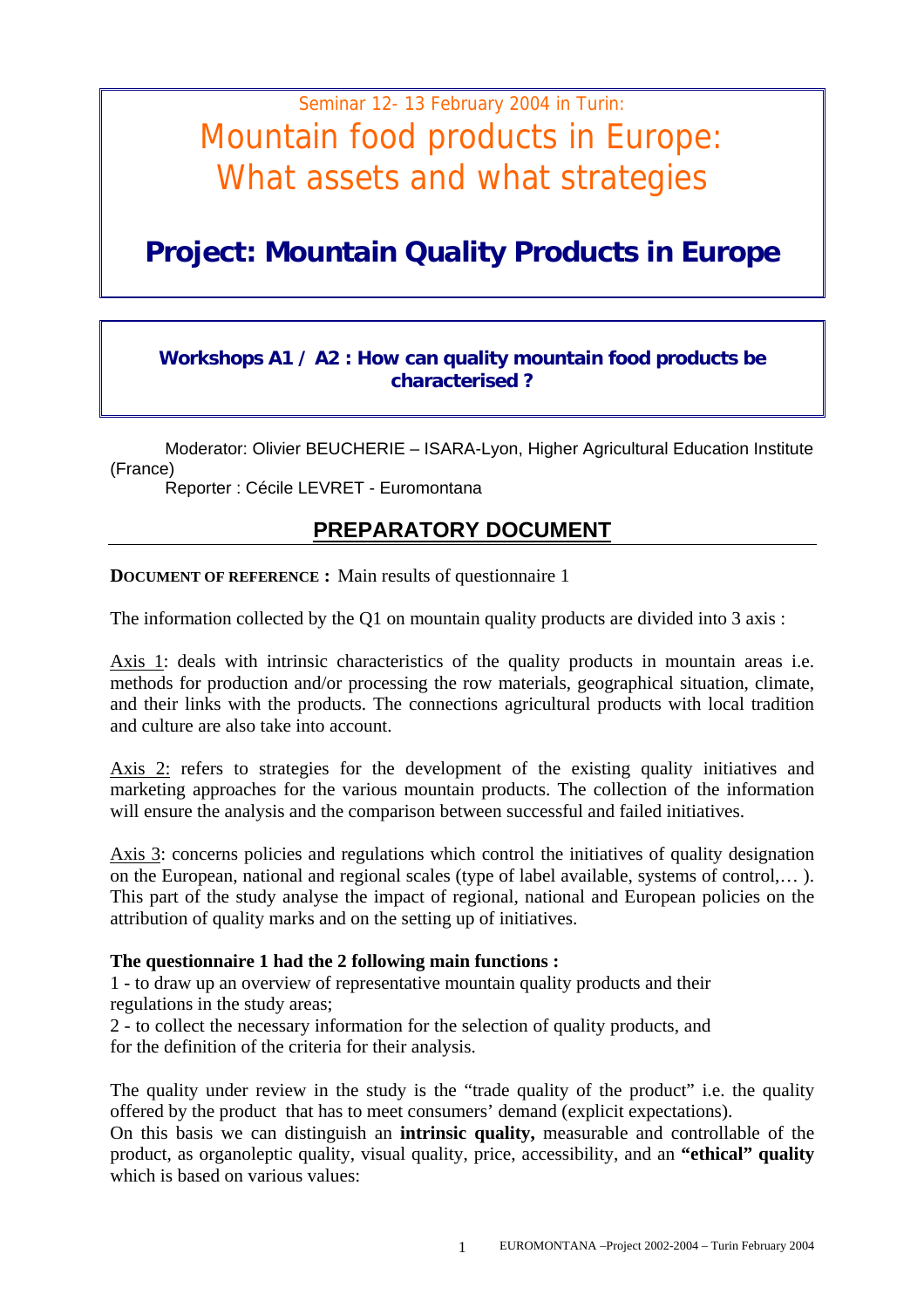- environmental values: related with the sustainability of the production systems (organic, integrated crop production, biodynamy production etc.), able to maintain the natural diversity and the landscapes.
- social–economical values: related with solidarity, wealth of human resources, employment conditions, maintaining of the social fabric, appropriate incomes to producers, public health.
- social-cultural values: liberty, respect of identity, respect of tradition and history, cultural heritage.
- animal welfare: respect of farm animals (short and local transport of living animals),

The quality has to be guaranteed to consumers through :

- traceability, or particularly short supply chain;
- an independent system of control or supply chains have to be short and transparent (or open).

Moreover quality consists in all the matter upon which the consumer wishes to be reassured mainly referred to its health ("civic" quality ).

The main questions concerning quality mountain products are:

1- What are the **strong and weak points** that distinguish mountain production from standard production? (in terms of image, accessibility of the products, volumes of production, costs of production …)

2 - For consumers, what are the **added values** of the mountain products ?

3 - How this **added value could be promoted** and enhanced to the consumer in order to get **better incomes in the upstream of the supply chain** ? (This question will have to be treated through the aspect of communication, distribution types, packaging, and marketing,)

**DESCRIPTION OF THE WORKSHOP :** The study results of questionnaire 1 shows the wide diversity of the products, their characteristics, their context and environment (in particular of the type of territories with very various realities and stakes according to the study areas). Nevertheless, some wide trends can be pointed out and in particular some criteria appear to be discussed (see the list bellow).

#### **LIST OF THE FACTORS ANALYSED BY THE Q1 :**

- Size of the enterprises
- Size of the market
- Mountain specificity / traditional aspects: raw materials, how-know, climate
- Origin/location of the raw material (mountain ?)
- Location of the process (mountain ?)
- Reputation and perception of the product
- Link with the territory (as a mountain area) : characteristics (product or systems of production) or reputation
- Labelling procedure: logo, denomination characteristics of the graphs, general information (dir. 13/2000/CE)
- Use of the idea of the mountain : word "mountain" and/or pictures of mountain
- Controls by a third part / official certification or identification

Some others could be added :

- level of quality (standard quality, middle or high quality),
- respect of the environment (organic products, integrated production),
- collective or individual initiatives or projects,
- etc.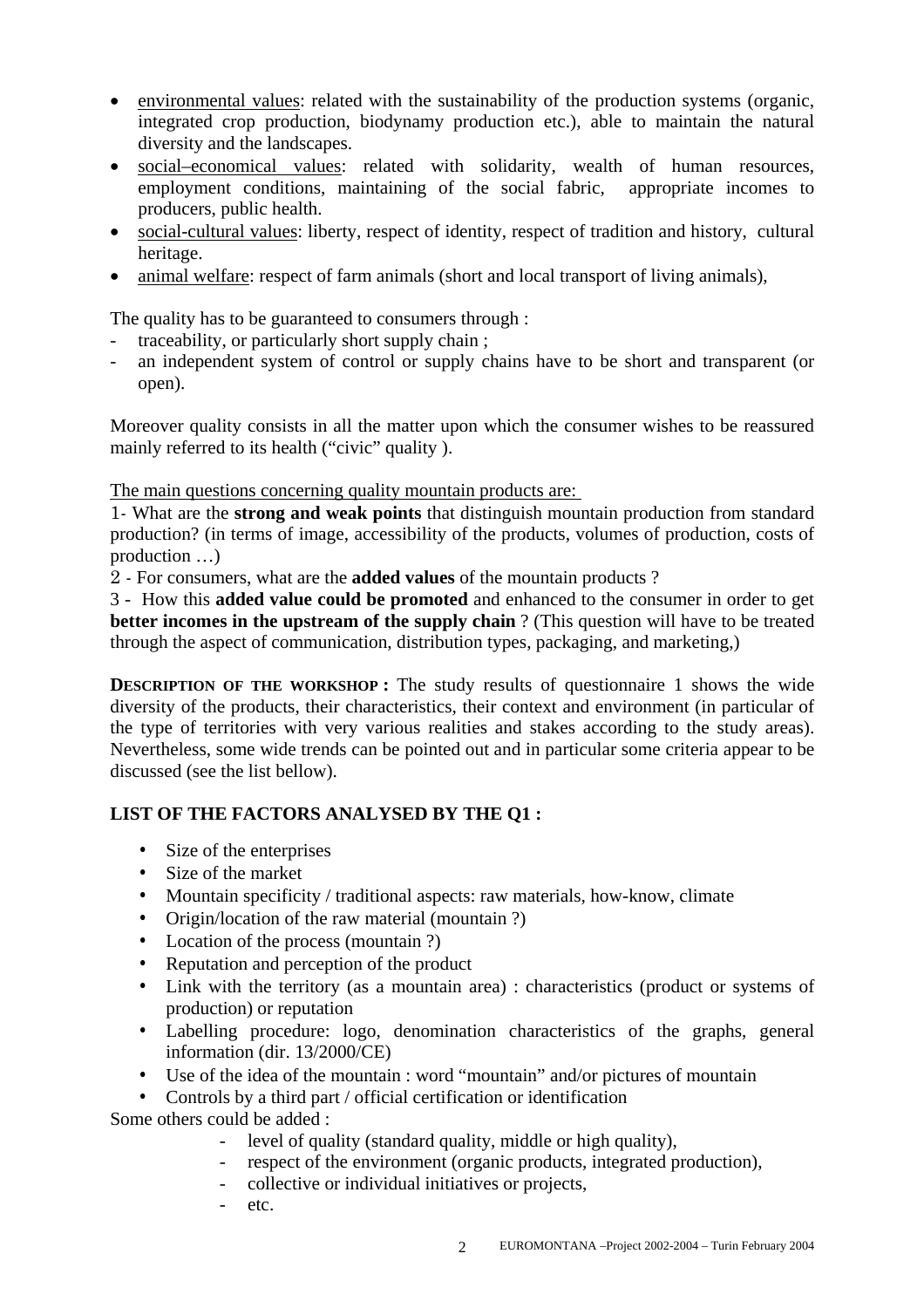**THEN :** a first level of discussion and of exchange about these criteria should allow us to outline the main guidelines that would constitute the basis document for the future European Charter for mountain quality products – maybe according to an approach by type of products or by type of territorial issues…

|                                         | Factors issued of results of Q1                                                                                      | <b>Cluster 1</b> | <b>Cluster 2</b> | Cluster n |
|-----------------------------------------|----------------------------------------------------------------------------------------------------------------------|------------------|------------------|-----------|
|                                         | Size of the enterprise                                                                                               |                  |                  |           |
| Economic<br>al size                     | Size of the market                                                                                                   |                  |                  |           |
| Location and link with the<br>territory | Origin / location of the raw material                                                                                |                  |                  |           |
|                                         | Location of the process                                                                                              |                  |                  |           |
|                                         | Mountain specificity / traditional aspects<br>(about raw material, know-how, climate)                                |                  |                  |           |
|                                         | Link with the territory (as a mountain area):<br>characteristics (product or systems of<br>production) or reputation |                  |                  |           |
| and/or<br>Identification<br>guarantees  | Labelling procedure : logo, denomination<br>characteristics of the graphs, general<br>information                    |                  |                  |           |
|                                         | Use of the idea of the mountain: word<br>"mountain" and/or pictures of mountain                                      |                  |                  |           |
|                                         | Controls by a third part /<br>official<br>certification or identification                                            |                  |                  |           |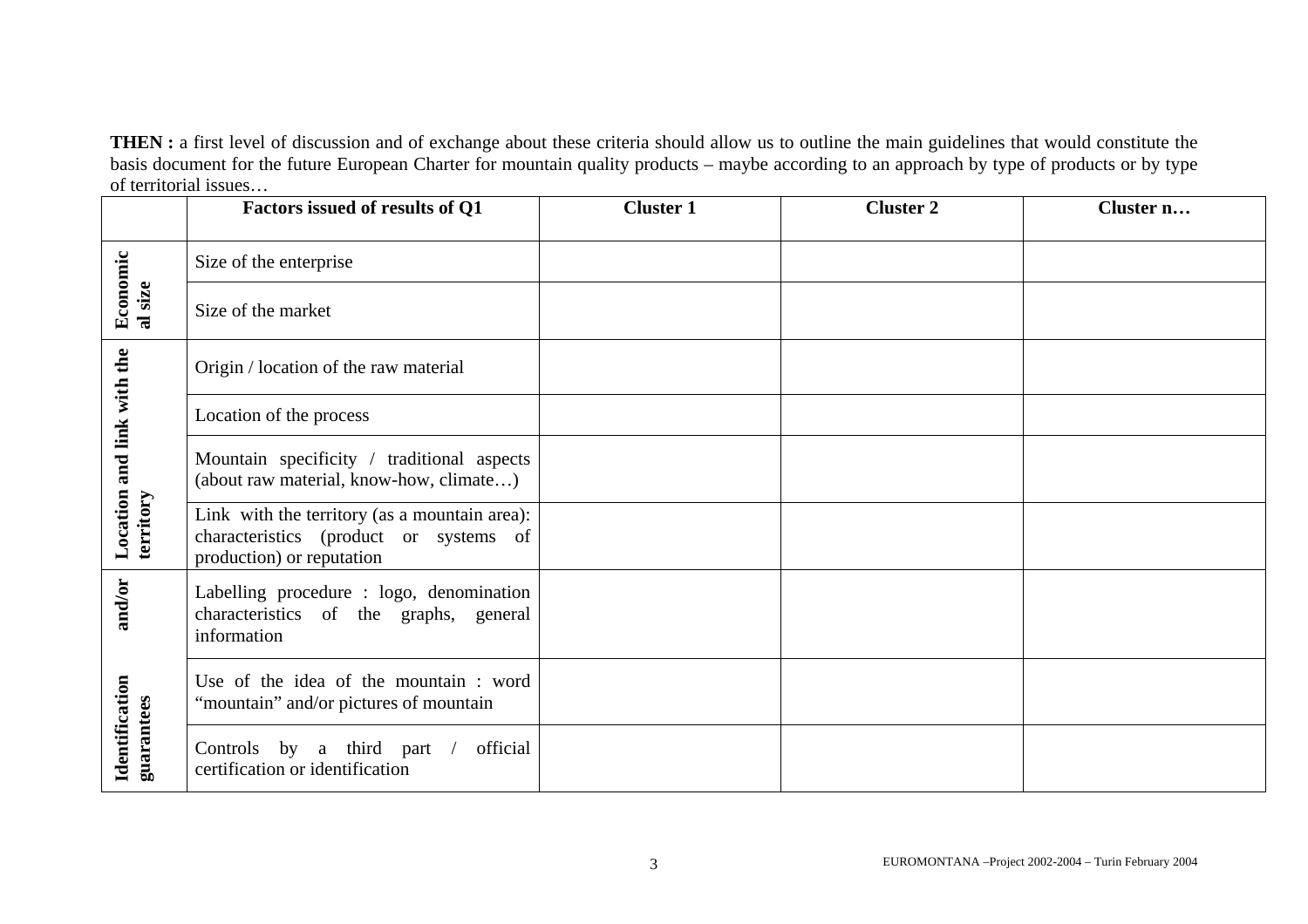## **I – DISCUSSION ON THE MERITS OF CHARACTERISING MOUNTAIN QUALITY PRODUCTS**

The aim of today's workshop was to assess the merits of characterising mountain quality products (i.e. to describe their distinctive features) and to determine whether it can realistically be undertaken.

There are two principal stakes to mountain quality product characterisation:

1/ Characterisation precedes identification. Therefore, if characterisation is completed, there will be an ensuing need to assess the merits of product identification.

2/ Characterisation as a tool available to Euromontana in identifying priorities to feed its discourse for the purpose of discussions with its official partners, i.e. national, regional and European authorities.

## **II – WHAT IS MOUNTAIN PRODUCT QUALITY?**

During the workshop, many contributions addressed the notion of quality, the perception of which differs according to individual contexts (in terms of regional/local stakes) and sensitivity (perceptions differ in Northern compared to Southern Europe).

Different answers emerge, depending on whether examination is based on scientific, consumption or political grounds.

**1/ Example of an approach: spatial planning.** In the mountain environment, there are constraints on production, which must be turned into assets and leveraged as such. Hence the need to advocate those features which convey an ethical image—or possibly something even deeper (though this is not the point of the present discussion). This corresponds to a policy choice based on objectives identified in and for mountain areas.

If spatial planning is to be the guiding principle in developing action to preserve or expand economic activities and operators in areas defined as sensitive or disadvantaged, then there is a need to promote the link(s) between mountain products and their area of origin. In this case, criteria including local rooting, provenance or even origin should definitely be taken very specifically into account in any discussion of mountain product characterisation.

**2/ Mountain products and tradition.** Care should be given to avoid associating mountain products restrictively to the notion of tradition, as this would stifle access to new technologies and modern production techniques.

Observation derived from the project: it emerged from the survey that while many mountain products have some traditional dimension, this is not systematically the case. Quality observed in the products does not come down to tradition; other dimensions have been identified.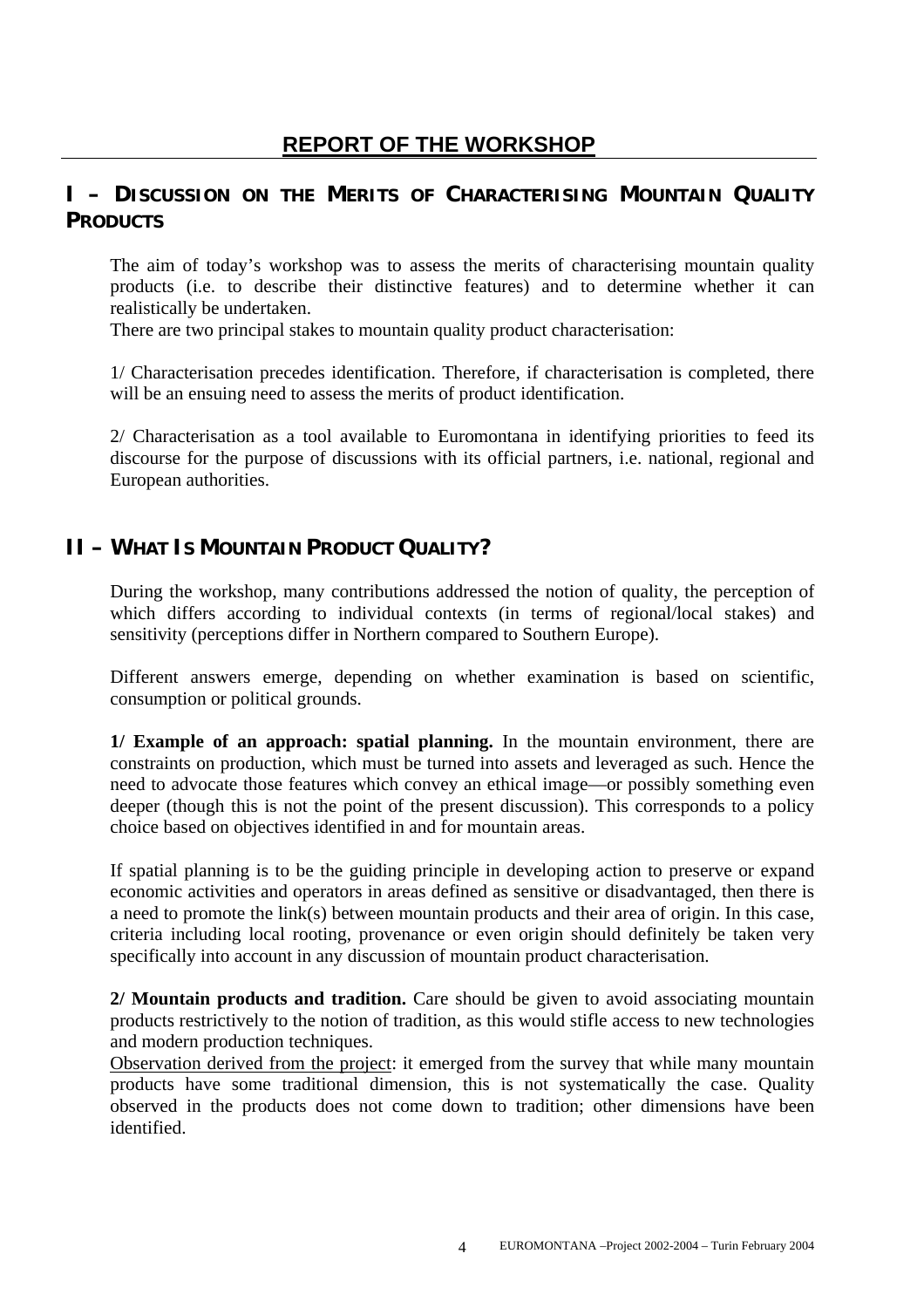#### **3/ Product uniqueness.**

a/ Some participants indicated that in order to define mountain product quality, there is a need to identify the unique features of individual products. Indeed, in the absence of uniqueness, there is can be no added value: mountain products cannot be considered quality products merely because they come from the mountains.

Observation derived from the project: here again, survey results indicate that while some products are unique (for a variety of product-specific reasons), other are not at all: certain products are entirely standard and production methods include requirements in terms of respect for the environment and use of space. These products do exist and play a role in mountain areas in terms of regional stakes.

b/ On the other hand, opposing views were expressed about the uniqueness of mountain products. Certain mountain products or towns enjoy wide recognition and have already managed to create a highly positive image resting on unique regional or product quality. These products are or could be certified under existing European identification and protection schemes (PDOs and PGIs). But what then, of other operators manufacturing products in mountain areas? Some are facing difficulties in asserting their identity and selling their products and have access to no identification tools whatsoever. What is under discussion here is quality not characterised by uniqueness, but rather by concerns including fair trade and a desire to maintain economic activities in mountain areas. Therefore, communication to consumers and tourists about quality is different and more geared toward support for economic activity in the mountains (fair trade).

However, products identified by the name of the production region in addition to the use of the term "mountain" or the depiction of the mountain environment must convey this link to a specific locus (and hence its "uniqueness"), while products identified only through the use of the term "mountain" do not necessarily have this unique character but do not systematically invoke arguments of fairness or ethics either. The notion of intrinsic product quality resulting from the general mountain environment (regardless of actual mountain area identity) needs to be conveyed unequivocally.

**4/ The notion of quality must evolve**. Care should be taken to characterise quality from an evolutionary perspective—under pressure from consumers and the CAP reform—in order to mainstream into this notion the changing requirements of both consumers and the law.

**5/ The sanitary quality of mountain products**. A few participants established a link between tradition, operation size and mountain product sanitary quality.

Participants' reactions: first, the hygiene dimension of quality is not an aim of our discussion, as is it a regulatory requirement for access to the market and a bare minimum (i.e. mandatory) standard. Secondly, major food crises in recent years never originated in small operations.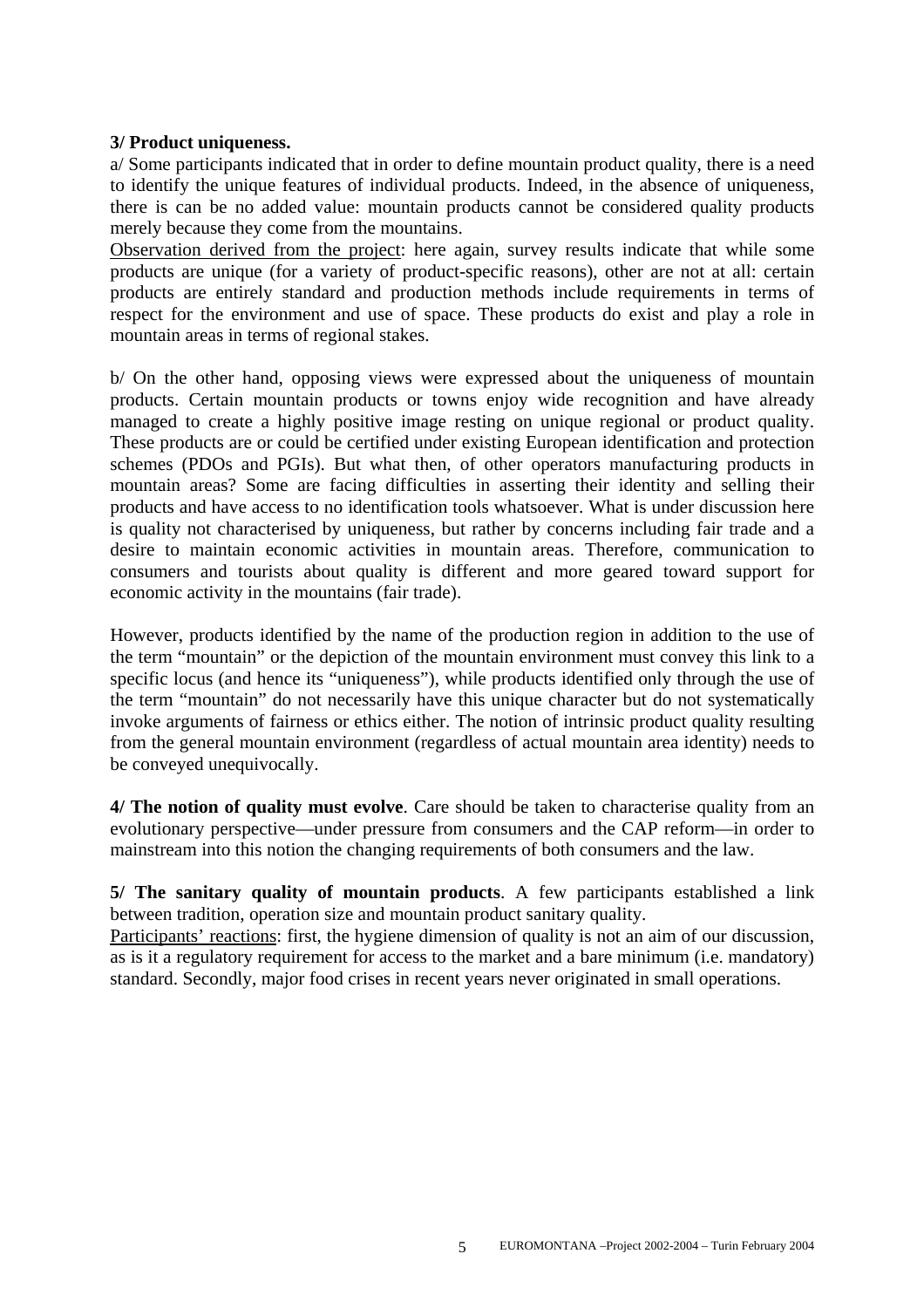#### **III – A FEW ASPECTS OF QUALITY EXAMINED IN THE WORKSHOP:**

**1/ Production unit location and connection with the mountain environment.** Several examples were mentioned of agricultural products manufactured in mountain areas but whose link with the mountain environment is limited, and sometimes even insignificant. There are quality (i.e. good, healthy, wholesome, etc.) products whose link with the mountain environment is all but absent (livestock feeding entirely on silage, i.e. grass not originating in mountain areas…). Can such products be considered mountain products?

It appears that there exist three different levels of product connection to the mountain environment:

- 1- Originates in the mountains (idea of source): this is a political choice;
- 2- Production methods and management are linked to the area;
- 3- Closer link with mountain areas (notions of tradition, culture, heritage, etc.).

It seems that many in the room were of the opinion that at least a minimum link between product/production and the mountain environment is required. But what should be the minimum requirement and how can compliance be measured?

**2/ Economic size of mountain area operations.** If Euromontana's objective is to preserve activity in mountain areas by retaining large numbers of operations in mountain areas, then there is a need to preserve operations of smaller average size compared to the lowlands.

If it is agreed that consumers can be interested in "mountains" as a notion, is it then acceptable to deny them access to mountain products at certain times of the year? If not, the economic and commercial sizes of operations are in need of redevelopment.

#### **IV – WORKSHOP SYNTHESIS USING THE WORKSHOP TABLE**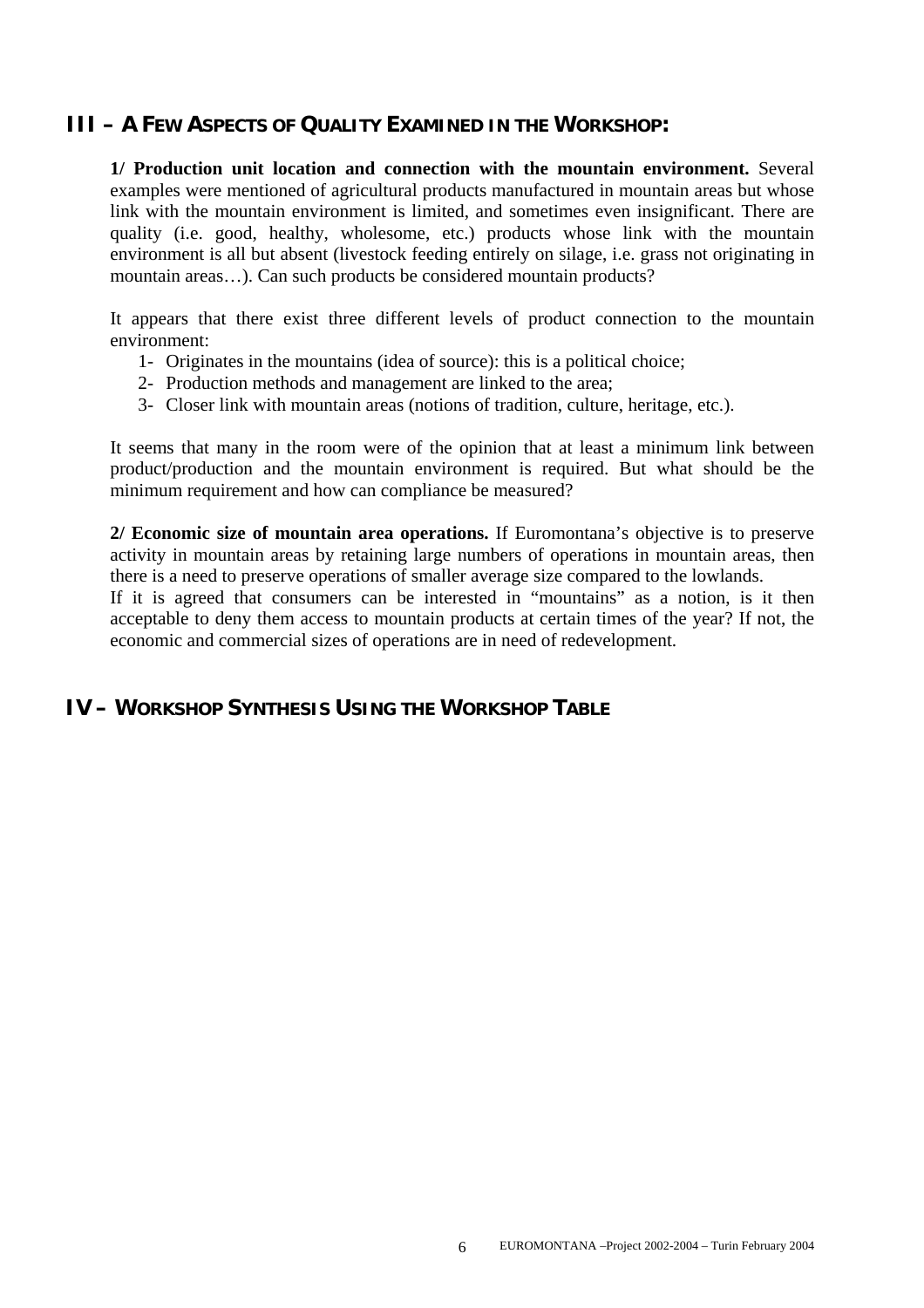|                                                  | <b>Factors emerging from Q1</b><br><b>Argument</b>                                               |                                                                                                                                                                                                                                                                                                                                                                                        | <b>Conclusions</b>                                                                                                                                                                                                                                                                                   |  |
|--------------------------------------------------|--------------------------------------------------------------------------------------------------|----------------------------------------------------------------------------------------------------------------------------------------------------------------------------------------------------------------------------------------------------------------------------------------------------------------------------------------------------------------------------------------|------------------------------------------------------------------------------------------------------------------------------------------------------------------------------------------------------------------------------------------------------------------------------------------------------|--|
|                                                  |                                                                                                  |                                                                                                                                                                                                                                                                                                                                                                                        |                                                                                                                                                                                                                                                                                                      |  |
| Economic size                                    | Operation size                                                                                   | There are businesses in mountain areas that<br>contribute to the preservation of a large<br>number of local jobs. These operations are<br>generally smaller compared to similar<br>organisations established in the lowlands and<br>face specific problems $\Rightarrow$ Euromontana could<br>play a role at this level by identifying their<br>needs and representing their interests | No ideal business or market size seems to<br>have emerged from discussions.<br>Small companies may be exposed to<br>specific difficulties because of their size and<br>location. It would be useful<br>for<br>Euromontana to be mindful of this.<br>If seems difficult to justify restricting access |  |
|                                                  | Market size                                                                                      | Market size should be adequate to reach<br>tourists after they have gone home                                                                                                                                                                                                                                                                                                          | to "mountain" schemes to one market<br>dimension to the exclusion of others, as this<br>would place certain consumers at a<br>disadvantage.                                                                                                                                                          |  |
| and link<br>with mountain areas<br>Local rooting | Origin/source of raw materials (in the<br>mountains?)                                            | Not directly discussed                                                                                                                                                                                                                                                                                                                                                                 | criteria<br>While<br>discussed<br>were<br>not<br>individually, it appears that the link between<br>products and mountains should be explicit                                                                                                                                                         |  |
|                                                  | Location of the different production<br>process stages (in the mountains?)                       | Not directly discussed                                                                                                                                                                                                                                                                                                                                                                 | in some way (to avoid practices such as<br>high-altitude hydroponics).                                                                                                                                                                                                                               |  |
|                                                  | Specific "mountain" features / traditional<br>materials,<br>know-how,<br>aspects: raw<br>climate | There is a need to avoid discussing only the<br>traditional dimension of mountain products (as<br>this restricts access to new technology)                                                                                                                                                                                                                                             | There is also an apparent desire to link<br>product identification to spatial planning<br>stakes $\Rightarrow$ there must be a relevant link with                                                                                                                                                    |  |